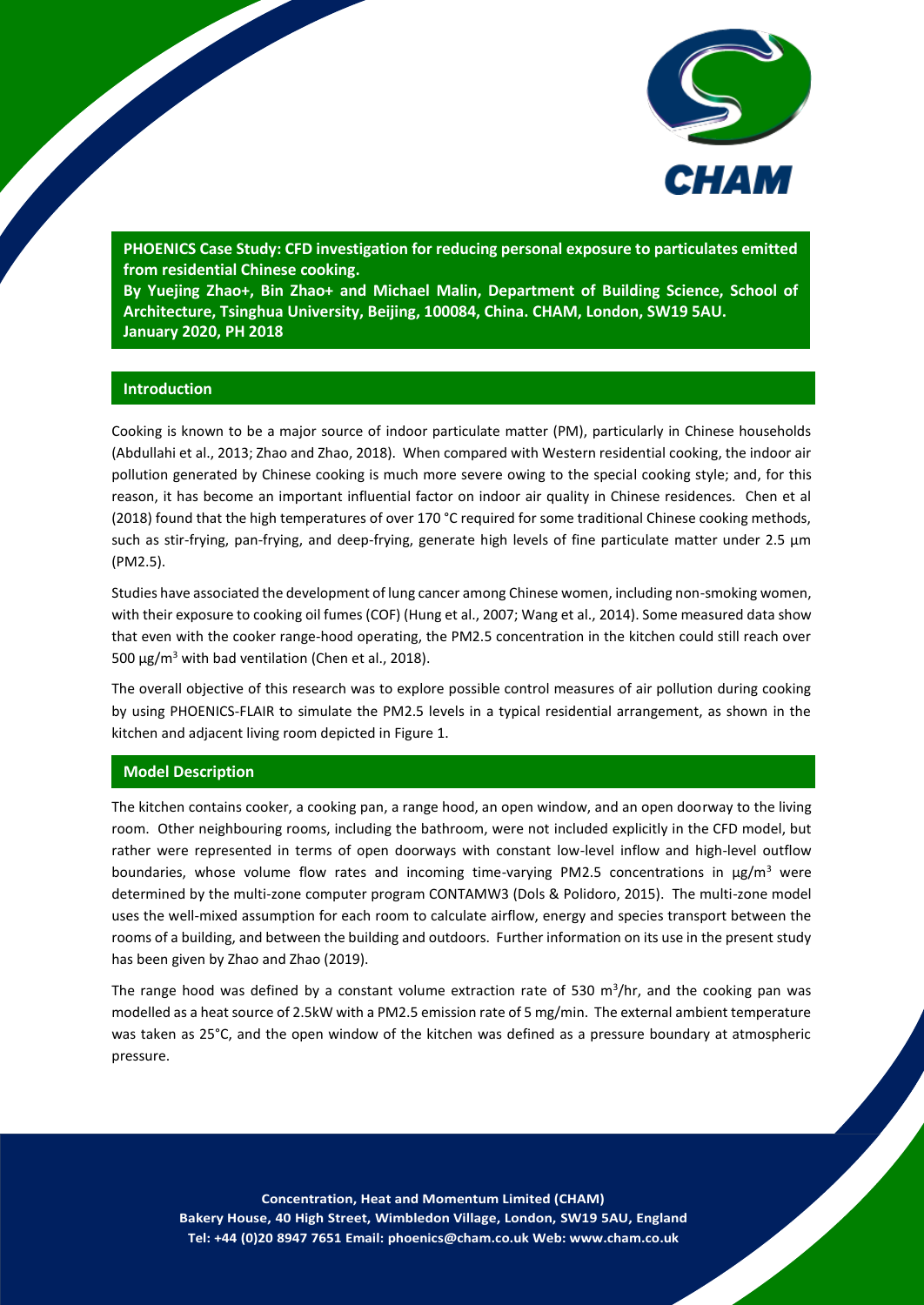The kitchen measures 1.6m by 3.5m by 2.8m, and the adjoining living room 3m by 4.5m by 2.8m. A breathing space with the dimensions 0.25m x 0.5m x 0.5m, the centre of which was 1.5m and 1.2m above the floor in the kitchen and the living room respectively, was used by Zhao and Zhao (2019) to determine the average PM2.5 concentration in each room between different cases.

Gravitational effects were represented by means of the reduced-pressure formulation, where buoyancy forces appear in the momentum equation in terms of a perturbation density from ambient. Turbulence was represented by means of the standard k-ε model with empirical wall functions.

The Ideal Gas law was used to obtain the variation of air density with temperature, and the drift-flux model was applied to represent particle transport and its slippage relative to the air due to gravitational effects (Zhao *et al.*, 2009; Zhou and Zhao, 2011).





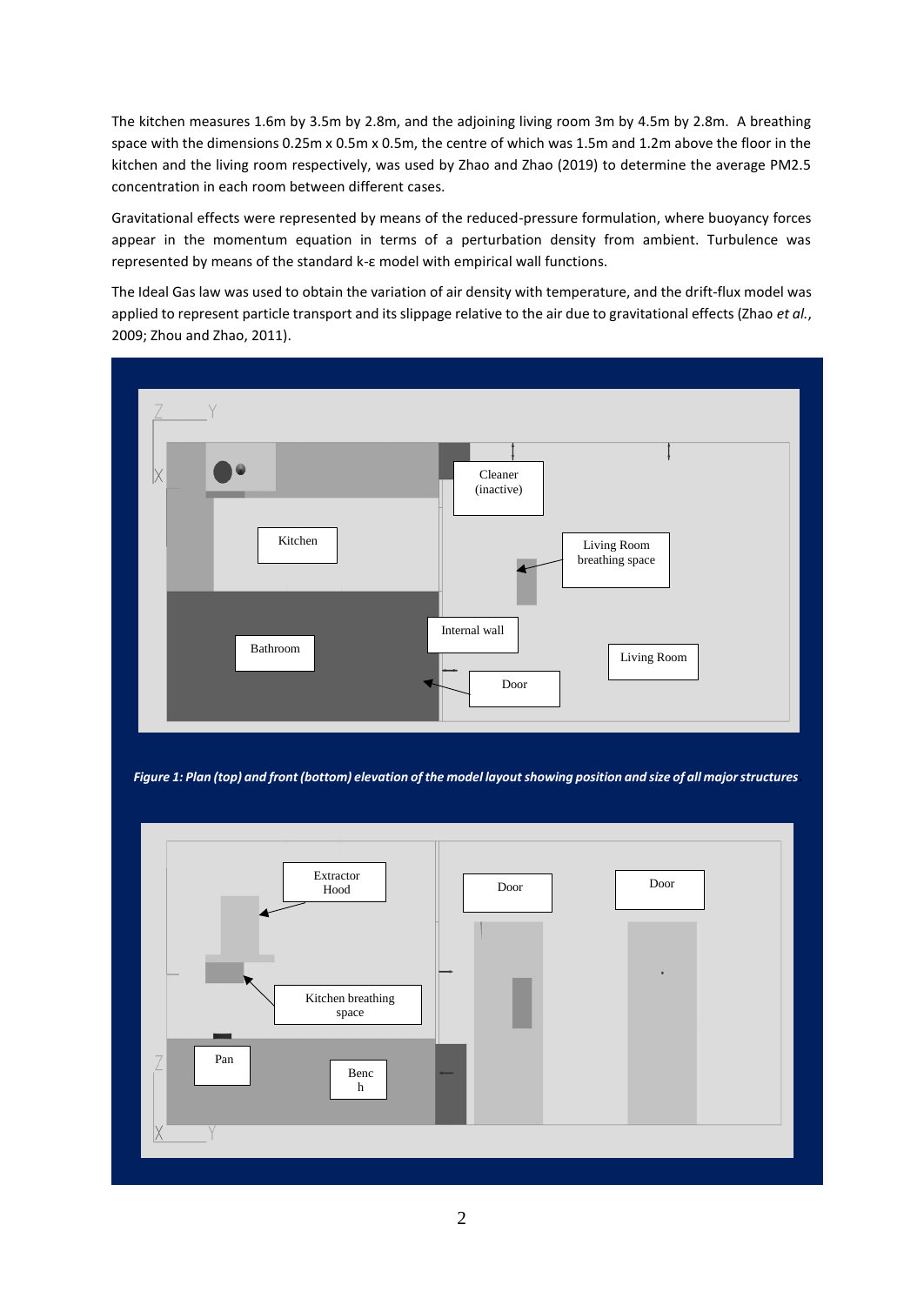#### **Results and Discussion**

Zhao and Zhao (2019) first considered first a base case, and then a further eight cases to study the effect of two types of control measure for improving air quality, namely: (a) configuring a ceiling screen in the kitchen to obstruct COF pervasion; and (b) employing an air cleaner in the living room and/or kitchen to remove PM2.5. The different cases varied the positioning of the ceiling screen and air cleaners. Steady-state solutions were performed to produce the flow and thermal solution fields in the absence of particles. Then, for each case, a transient restart simulation was performed from the steady solution to predict the temporal evolution of the particle concentration field. The transient simulation covered 10 minutes duration using a time step of 1s. Figures 2 and 3 show some typical CFD results for the base case in terms of temperature contours and PM2.5 iso-surface contours, respectively. In Figure 2, temperatures beyond the contour limit of 30°C are displayed as the limit colour; and the figure also includes velocity vectors that are capped at 0.5 m/s for clarity, although this is exceeded only just below the extractor hood.



*extraction hood.*

The iso-surface in Figure 3 corresponds to a PM2.5 value of 60  $\mu$ g/m<sup>3</sup>. This figure serves to illustrate the progression of cooking-oil particulates from the kitchen and into the living-room space.